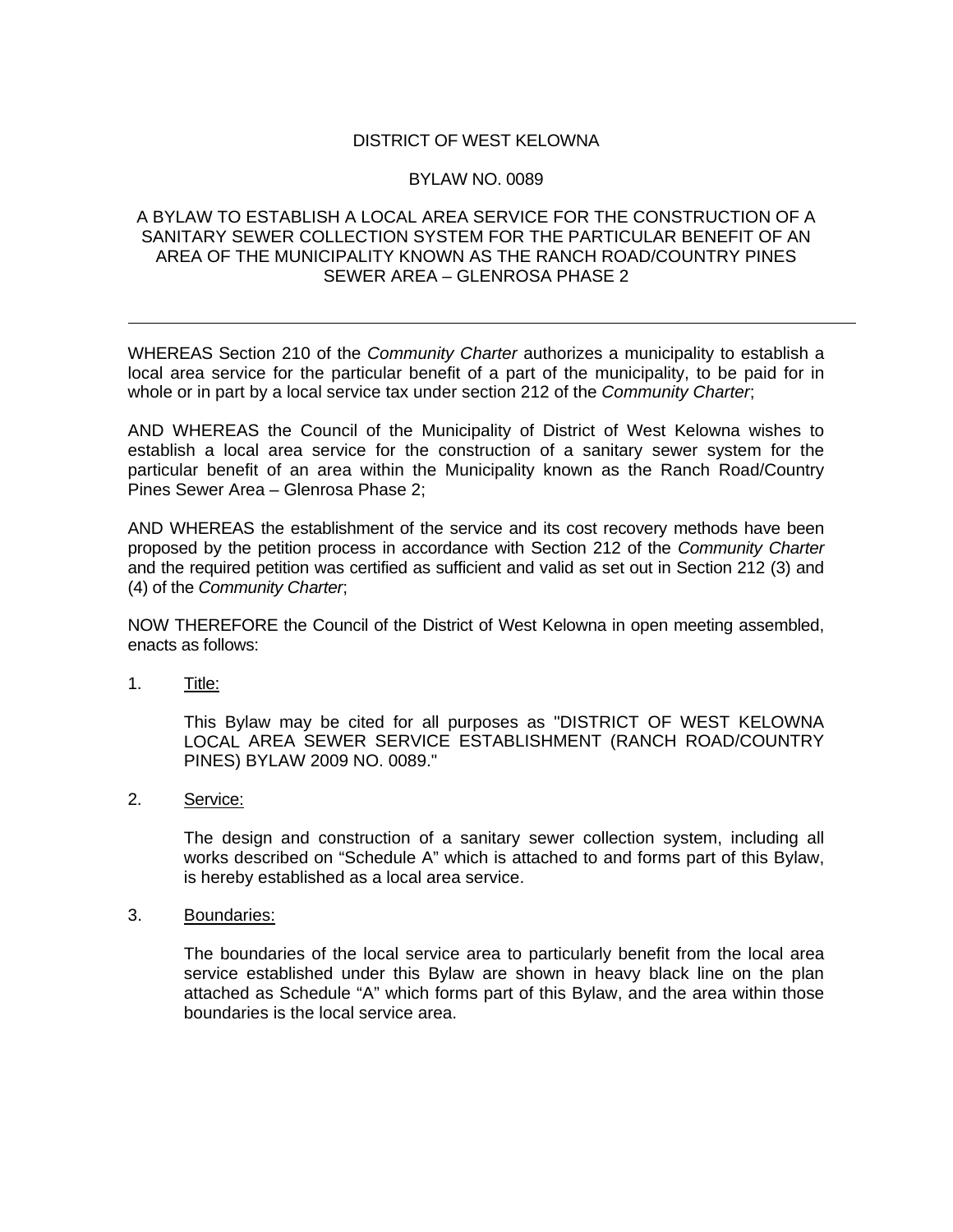## 4. Cost Recovery:

The cost of designing and constructing the sanitary sewer collection system that is the subject of the local area service under this Bylaw shall be recovered as follows:

(a) By way of a parcel tax under Division 4 of Part 7 of the *Community Charter* imposed only within the local service area on the basis of a single amount for each parcel within the local service area**.**

PASSED FIRST READING 2009-MAY-26

PASSED SECOND READING 2009-MAY-26

PASSED THIRD READING 2009-MAY-26

ADOPTED 2009-JUNE-09

M A Y O R

DIRECTOR OF CORPORATE SERVICES